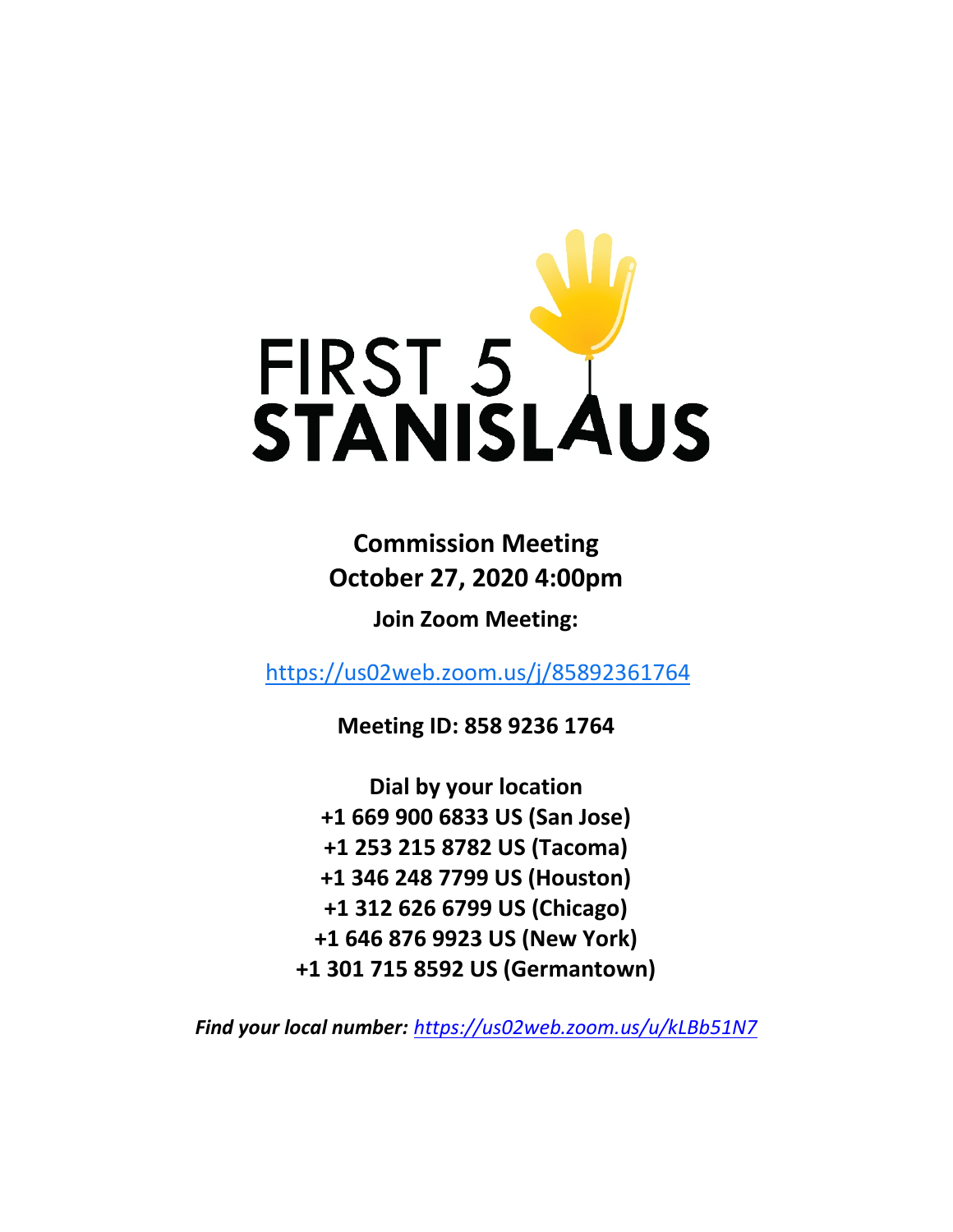

# *Commission Meeting Notice*



### *Tuesday, October 27, 2020, 4:00 PM Meeting to be conducted via Zoom (video and phone conference) for Commissioners and Public*

This meeting will be held in accordance with the Governor's Stay at Home Executive Order N-33-20 and will not include in person public attendance. Members of the public may observe the meeting and provide comments to the Board via email or telephone as described below. **Join Zoom Meeting:** <https://us02web.zoom.us/j/85892361764>

**Meeting ID:** 858 9236 1764

**Dial by your location +1 669 900 6833 US (San Jose) +1 253 215 8782 US (Tacoma) +1 346 248 7799 US (Houston) +1 312 626 6799 US (Chicago) +1 646 876 9923 US (New York) +1 301 715 8592 US (Germantown)**

**Find your local number:** <https://us02web.zoom.us/u/kLBb51N7>

The Stanislaus County Children and Families Commission welcomes you to its meetings which are ordinarily held on the fourth Tuesday of most months. Your interest is encouraged and appreciated. The agenda is divided into multiple sections including:

**CONSENT CALENDAR:** These matters include routine financial and administrative actions. All items on the consent calendar will be voted on at the beginning of the meeting under the section titled "Consent Calendar." If you wish to have an item removed from the Consent Calendar, please make your request at the time the Commission Chairperson asks if any member of the public wishes to remove an item from consent.

**DISCUSSION ITEMS:** These items will be individually discussed with opportunity for public comment.

**PUBLIC HEARINGS:** These items are opportunities for individuals interested in the matter being addressed on the agenda item to present their views to the Commissioners. Any member of the audience desiring to address the Commission on a matter on the agenda, please utilize the "raise hand" function or state that you have a comment through the chat function on zoom to be acknowledged by the Chair during the meetings or submit your comments by email to  $j$ onesd $@$ stancounty.com prior to the meeting. Those observing the meeting telephonically may speak up when the Chair asks if there are any comments. In order that interested parties have an opportunity to speak, any person addressing the Commission will be limited to a maximum of 5 minutes unless the Chairperson of the Commission grants a longer period of time.

**PUBLIC COMMENT PERIOD:** Public comment may be submitted in advance of the meeting via email to [jonesd@stancounty.com](mailto:jonesd@stancounty.com) or by mail to 930 15<sup>th</sup> St. Modesto Ca. 95354. Please indicate in your email the agenda item to which your comment applies. Please submit public comments as soon as possible so that they can be provided to the Commissioners before, and, as feasible, during the meeting. Any member of the audience desiring to address the Commission on a matter on the agenda, please utilize the "raise hand" function or state that you have a comment through the chat function on zoom to be acknowledged by the Chair during the meetings. If you have anything that you wish distributed to the Board and included for the official record, please include it in your email. Comments that require a response may be deferred for staff reply.

#### **MEMBERS:**

**Ignacio Cantu, Jr.** Chair Community Representative

**Vicki Bauman** School Representative

**Vito Chiesa** County Supervisor

**David Cooper** Vice Chair Community Representative

**Kathy Harwell** Community Services Agency

**Mary Ann Lilly-Tengowski** Health Services Agency

**Tony Lomeli** Community Representative

**Nelly Paredes-Walsborn, Ph.D.** Community Representative

**Julie Vaishampayan, M.D.** Public Health Officer

\*\*\*\*\*\*\*\*\*\*\*\*\*\*

**David T. Jones** Executive Director